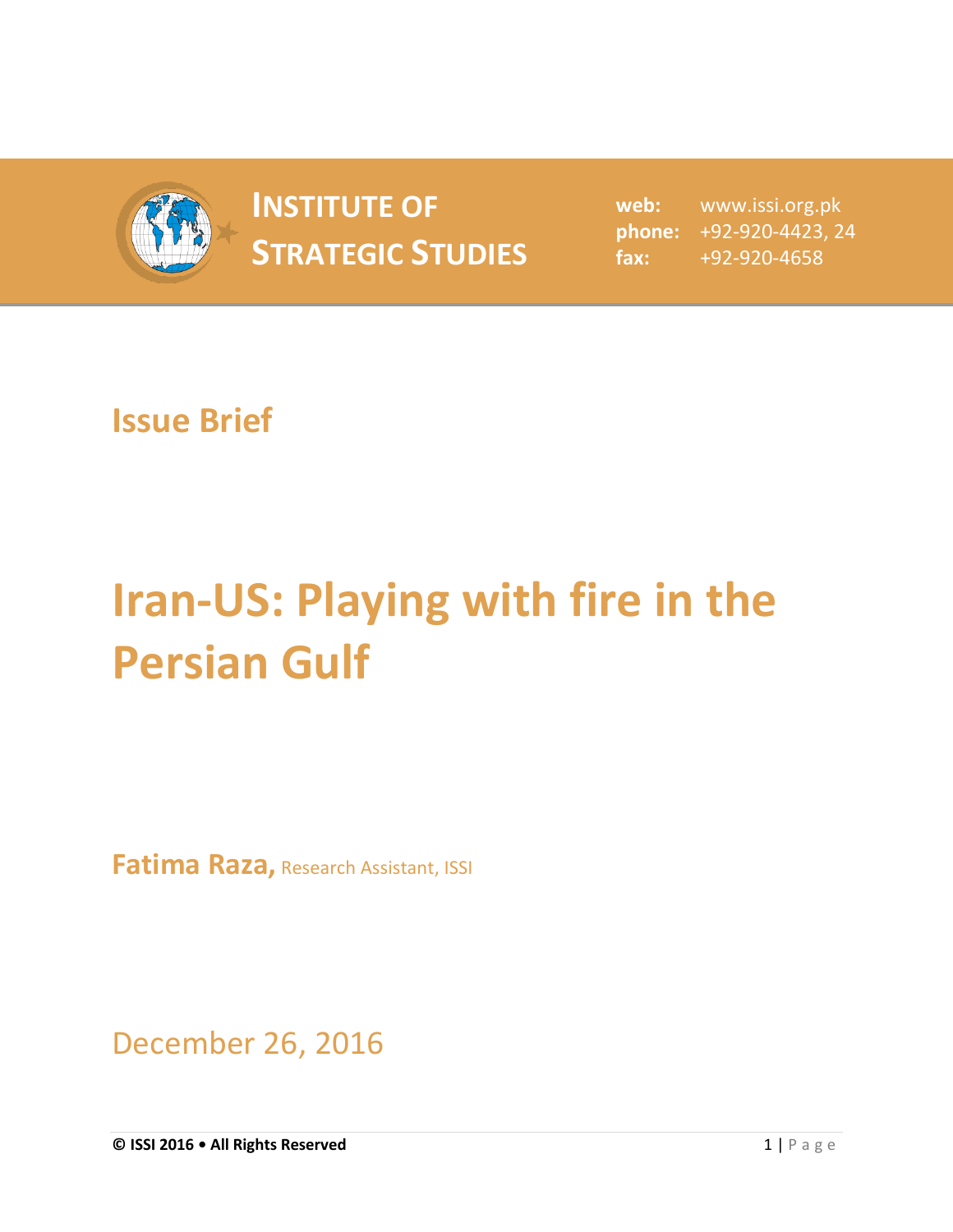Iran has announced that it plans to construct two naval zones and three military bases on the coasts of Makran along the Persian Gulf and the Gulf of Oman, an announcement that has caused spiraling apprehensions among the regional countries. But this news is bound to ruffle some feathers in the US establishment as this directly impacts its maritime security interests in the Persian Gulf. Iranian Navy Commander Rear Admiral Habibollah Sayyari was reported saying that these construction projects were to secure all present and future maritime security interests of Iran, as well as to keep the merchant vessels safe from pirate attacks.<sup>1</sup> The entire Iranian establishment presents a united front to follow through on this decision as the Supreme leader Ayatollah Khaminei has urged the Iranian navy to build these bases as a top priority project.<sup>2</sup> Keeping in mind the history of US-Iran skirmishes in the waters of the Persian Gulf, this development raises many serious questions. Is this project a direct threat to the US naval presence in the Gulf, or is it solely an act of maximization of Iranian defense interests?

The US shall be wary of these constructions as they have already voiced their concerns about the Iranian vessels harassing theirs, while there have been about 31 encounters between the two in 2016 only. Such pronounced actions that symbolize aggression and enmity between the fleets of these two countries must not be taken lightly. The more important question, however, is whether this development can, in fact, protect Iranian security interests or not?

To answer this question, it is pertinent to analyze the geographical morphology of the Persian Gulf and its adjacent water bodies. A gulf being an intrinsically narrow water channel makes it harder for proximal countries to harbor vessels of a vast expanse or to build large naval infrastructures. Bandar-Abbas at the Strait of Hormuz, situated between the Persian Gulf and the Gulf of Oman, is the most important port of Iran. However, perched atop the Strait of Hormuz, it is quite vulnerable to interdiction, which is why Iran has delved into other options for securing its maritime borders. This infrastructure in question will have the ability to cater naval vessels that can be deployed on the coasts of Yemen and Syria.<sup>3</sup> It is being constructed so that Iran can gratify its maritime needs in the Indian Ocean and attempt to ward off the threats from foreign ships that may try to access its mainland territory in future.

 $\overline{\phantom{a}}$ 

<sup>1</sup> https://www.rt.com/news/367762-iran-constructs-naval-bases/

<sup>2</sup> http://en.farsnews.com/newstext.aspx?nn=13940906000717

<sup>3</sup> http://canadafreepress.com/article/iran-naval-bases-in-syria-and-in-yemen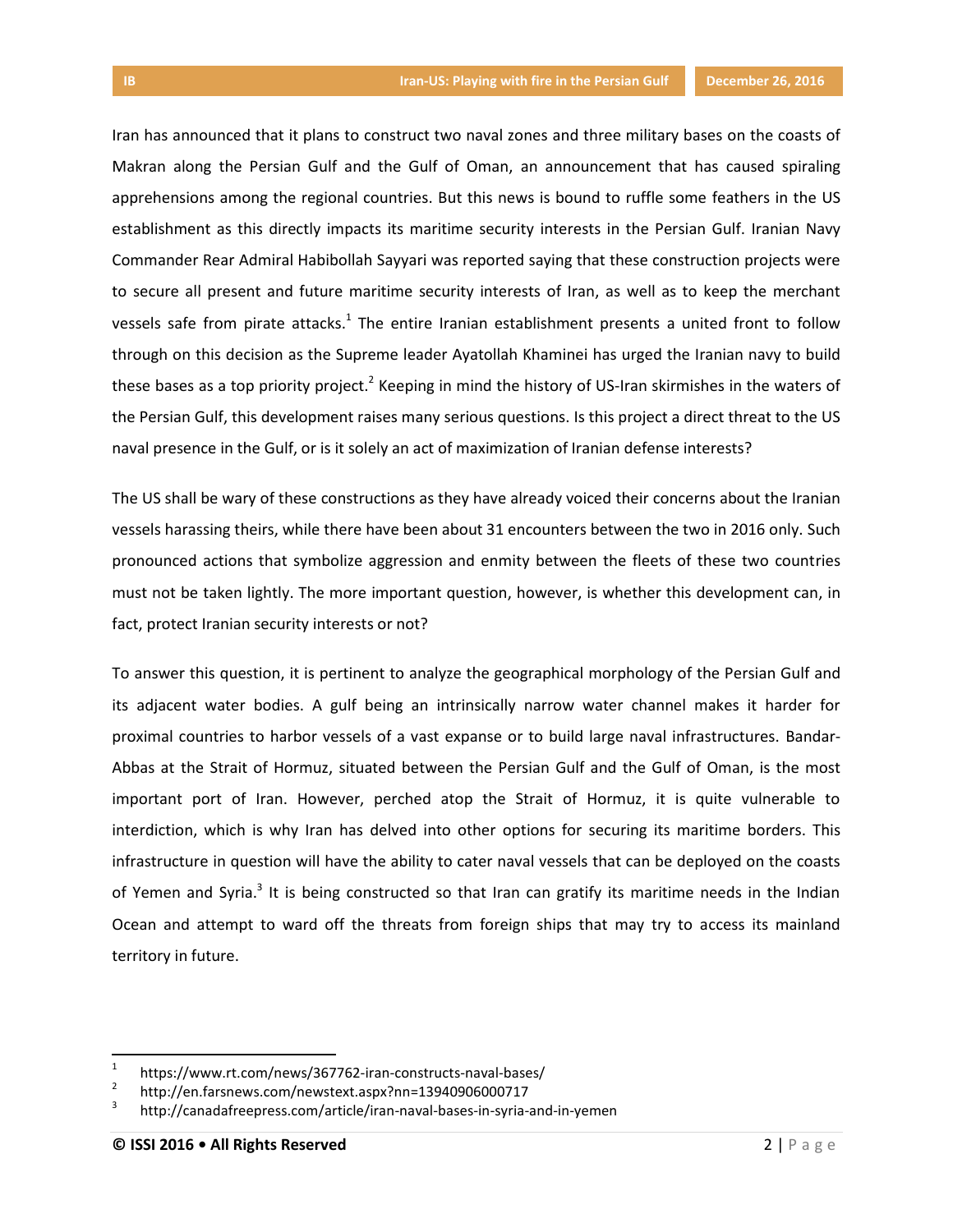However, the US naval presence all around the Persian Gulf, the Gulf of Oman and Aden are a heavy deployment of highly advanced carriers and 'destroyers' which are superior to the Iranian ships. These deployments also have the strategic advantage of being in a harrowing proximity to the Strait of Hormuz. This advantage can only be surpassed by the fact that the wider portion of the eastern shore of the Persian Gulf is made up by the Iranian coastline that has plenty of naval equipment and ships lined up fortifying its territory from any external aggression. The rough and swampy topology of the coastal land provides Iran a cushion from any force intending to attack from the West, through Iraq as well. While Iran holds the key to the gates of oil passage through the Strait of Hormuz, it is also in need of more regional allies to avoid the threat of being outnumbered by the US and its allies.

The encounters between the US vessels and Iranian ships have been quite frequent in this region, which has always been a point of concern for the regional, as well as global countries as these highly volatile waters are the literal lifeline to all big industrial zones of the world. This pronouncement of naval fortification comes at a crucial juncture in time when it is fighting two battlefronts currently in Syria and in Yemen, aiding the *Houthis* against the Saudi forces. The developments in the American politics are also significant to this decision of the Iranian government as Trump threatened to attack the Iranian vessels after the close encounter of September this year.<sup>4</sup> Although the newly elected president is known for his presumptuous statements, but words about the revocation of the US-Iran nuclear deal that had been signed in 2015 are not being taken lightly by Iran. Iran has remained adamant on carrying the deal towards completion and has also reflected that these naval installations are ten times more efficacious in deterrence than any nuclear deal that is brokered.<sup>5</sup> Both the statements issued by Iranian establishment and President-elect Trump reflect hostile stances which can trigger a maritime conflict of a serious nature.

Iran has its tentacles entangled in too many regional conflicts at the moment. It has also been carrying out naval drills with several countries, while there has been news about making Russian presence permanent on the Hamadan airbase in Iran to tackle with immediate threats from the Syrian conflict.

The geographical advantage that Iran holds over the Strait of Hormuz and the sheer number of its small and large naval vessels certainly works as a bulwark against US forces in these waters. These warships have also helped secure merchant ships in the Gulf of Aden from the threat of Somalian pirates. This

 $\overline{\phantom{a}}$ 

<sup>4</sup> http://crazzfiles.com/trump-threatens-to-shoot-iranian-ships-in-persian-gulf/

<sup>5</sup> https://www.tasnimnews.com/en/news/2016/11/26/1250918/iran-s-top-general-stresses-deterrent-effectsof-overseas-naval-bases